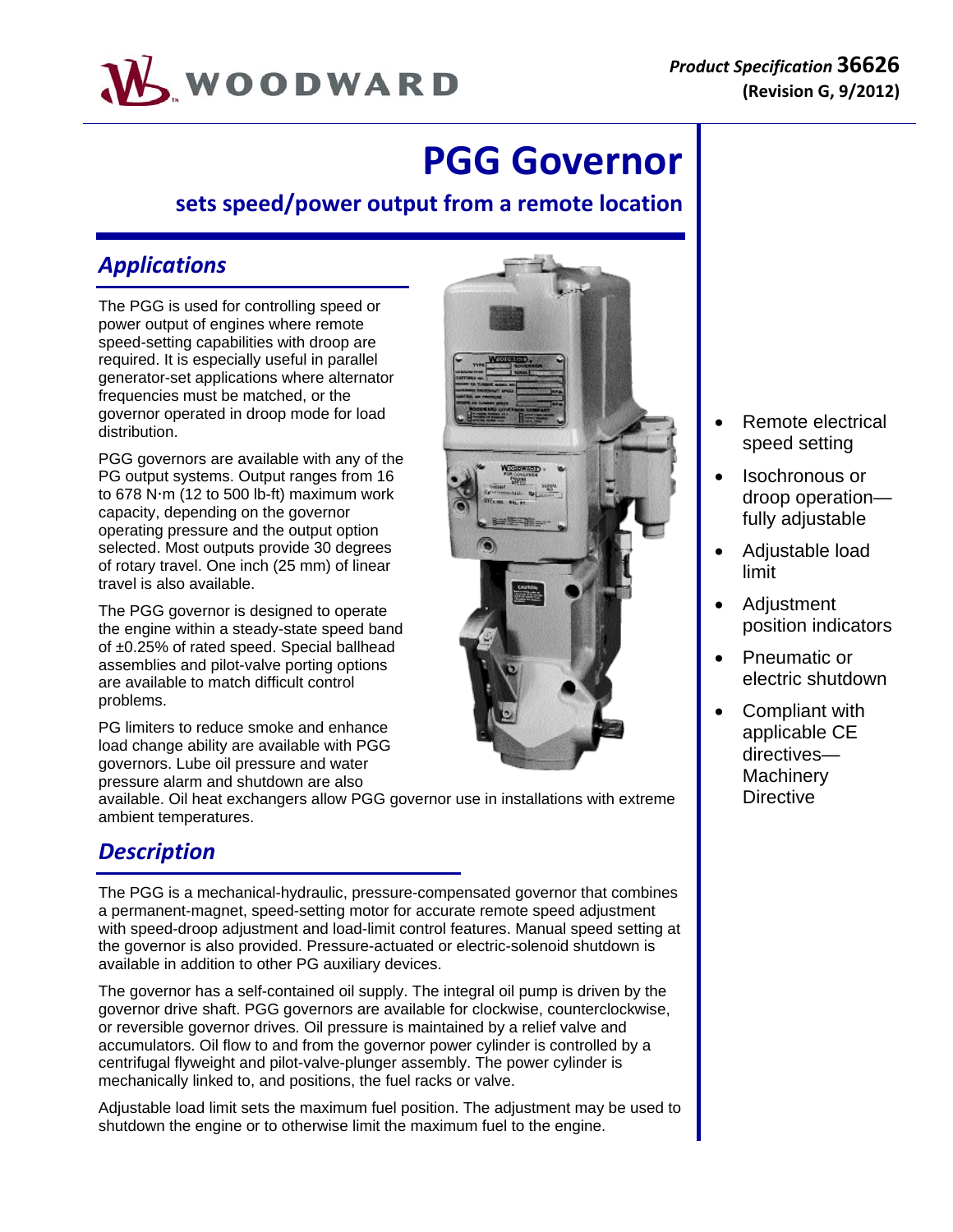### *PGG Auxiliary Devices*

The PGG can be factory equipped with PG type auxiliary devices. Contact a Woodward representative for specific advice in selecting optional features. Publications are available to describe the functioning of auxiliary features.

#### **Heat Exchanger**

A heat exchanger helps maintain governor temperature below 93 °C (200 °F). Governor temperature depends on ambient temperature, radiation from surrounding devices, governor speed, and internal governor operating pressure. A heat exchanger is recommended with the PGG when drive exceeds 1000 rpm at 1379 kPa (200 psi) pressure or 1300 at 690 kPa (100 psi). See manual 36641, *Governor Oil Heat Exchanger*.

#### **Booster Servomotor**

As an aid for quick starts, an externally-mounted booster servomotor supplies immediate oil pressure to the governor. See manual 36684, *Booster Servomotor*.

#### **Air Pressure Fuel Limiters**

A manifold air pressure bias fuel limiter for turbo-supercharged engines limits engine fuel during acceleration as a function of air-manifold or air-box pressure. It ensures more complete combustion, reduces smoke, and improves efficiency during acceleration. See manual 36695, *PG Manifold Air Pressure Bias Fuel Limiter*.

#### **Shutdown Solenoids**

The electric solenoid can be equipped as de-energize or energize to shutdown. Various coils accommodate common dc voltages. Rectifiers can be included to enable 110 or 220 Vac for shutdown. See manual 36650, *Solenoid Operated Shutdown Assembly*.

An air-oil-water shutdown can be arranged to shut down with an increasing or decreasing pressure signal. See manual 36651, *Pressure Actuated Shutdown Assembly*.

#### **Automatic Safety Shutdown & Alarms**

The lube oil pressure failure and water pressure failure shutdown devices automatically either shut down the engine or trip and alarm switch when oil or water pressures fall below a safe value. See manual 36652, *Automatic Safety Shutdown and Alarms*.

### *Specifications*

#### **Speed Setting**  Speed Setting Motor Permanent magnet type motor. At rest, the motor acts as a brake to resist speed change due to vibration. A revolution counter shows speed-setting position (zero is idle). Speed Setting Voltage 24 Vdc, ±6 V. Polarity is reversed to raise and lower the speed setting. This is accomplished by customer supplied wiring and DPDT switch. Rate of Speed Change Typically 730 rpm/min at 24 Vdc Position Indicator Lights Customer supplied wiring may include maximum and minimum indicator lights with the DPDT speed setting switch. Switch contacts in the PGG are provided. Mating Electric Connector 14 pin Manual Speed Setting A friction clutch included in the speed-setting motor drive provides manual speed setting through an adjustment knob on the governor. Max-Min Position Stops Integral micro-switches are factory adjusted to stop the speed-setting motor at specified max and min speeds. Positive mechanical stops are provided for manual speed setting. **Droop Adjustment**  Droop Using 270° maximum rotation of the droop adjusting knob (and with typical PG speeder spring and flyweights), droop is infinitely adjustable from 0 to 100 rpm maximum for the full governor stroke. Droop Stop A positive, minimum position stop provides zero droop at zero droop indicator position (0). Maximum droop is at 10 indicator position. Set zero droop on independent units to allow load change without changing speed. On applications where prime movers drive the same shaft or are in parallel in an electrical system, droop must be used and automatically divides and balances load between units. If one unit in the system has the capacity, its governor may be set for zero droop to regulate the frequency of the prime mover system and handle all load changes.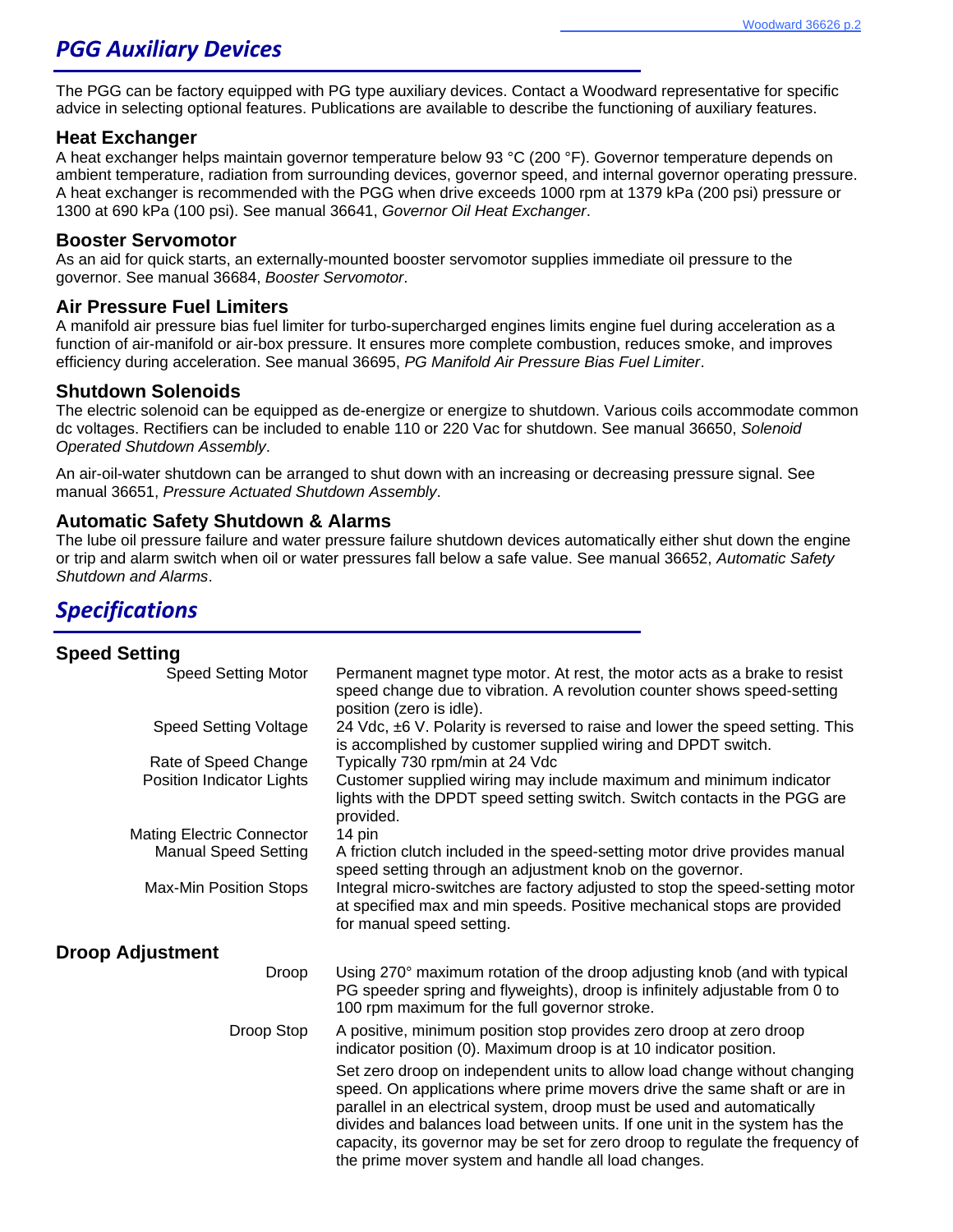#### **Load Limit Adjustment**

 Load Limit Dial adjustment limits governor power cylinder output to increase fuel. Adjustable from no limiting to shutdown.

#### **Governor Output**

Woodward recommends use of 60 to 70% travel from no load to full load.



#### **Regulatory Compliance**

Other European Compliance:

Machinery Directive Compliant as partly completed machinery per 2006/42/EC.